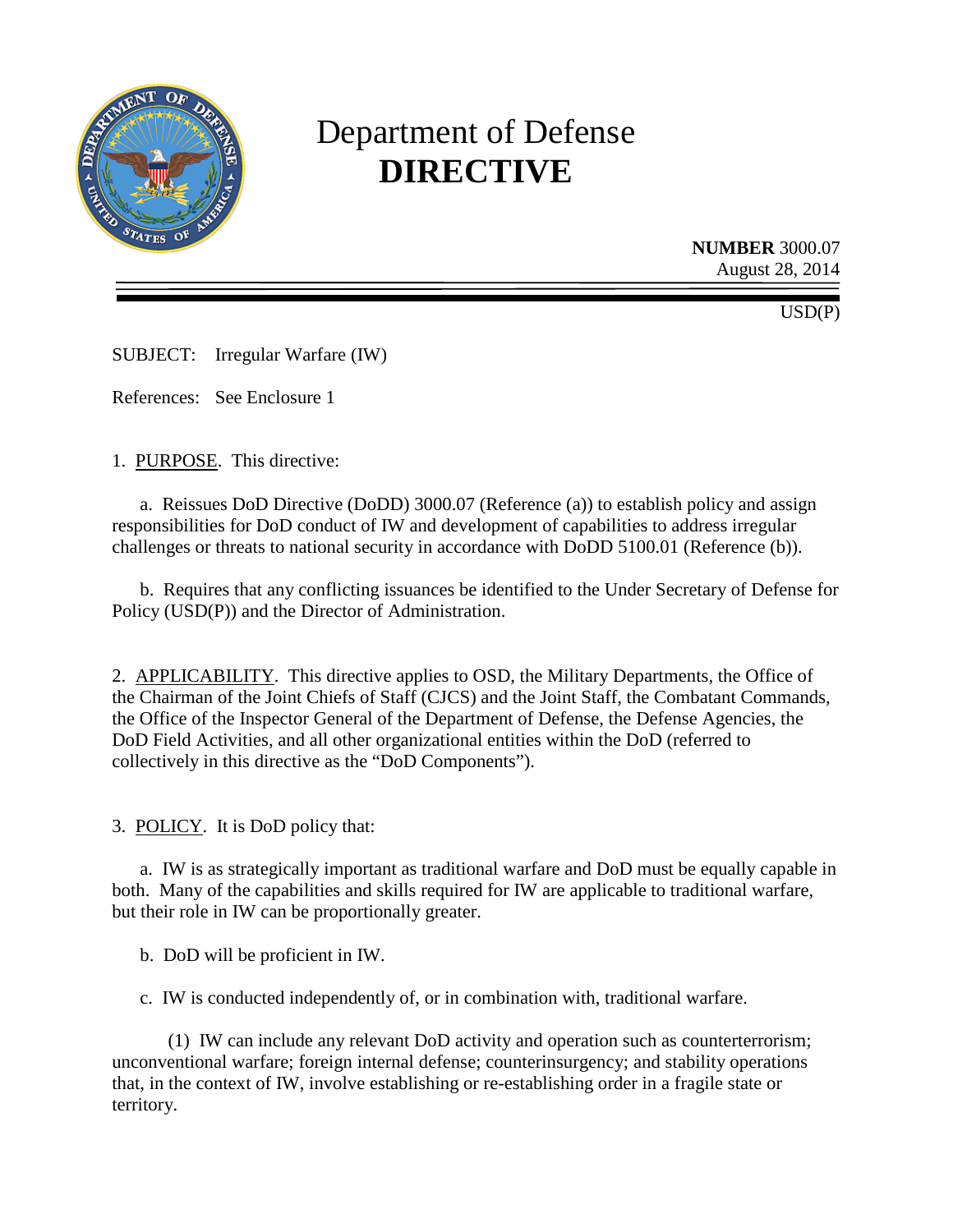(2) While these activities, whether undertaken in sequence, in parallel, or in blended form, may occur across the full range of military operations, the balance or primary focus of operations gives a campaign its predominant character.

(3) Before, during, and after IW and traditional warfare, various programs, missions, and activities can occur that shape the environment and serve to deter or prevent war. These may include military engagement, security cooperation, deterrence activities, cyberspace operations, military information support operations (MISO), strategic communication, and civil military operations.

d. Concepts and capabilities relevant to IW will be incorporated across all DoD activities, including:

(1) Doctrine, organization, training, materiel, leadership and education, personnel, and facilities, policy (DOTMLPF-P).

- (2) Assessments.
- (3) Analysis.
- (4) Exercises.
- (5) Experiments.
- (6) Applicable strategies and plans.
- e. When directed, DoD is able to:

(1) Identify and prevent, contain, or defeat irregular challenges or threats from state and non-state actors across operational areas and environments.

(2) Extend U.S. reach into denied areas and uncertain environments by operating with and through foreign forces or entities.

(3) Train, advise, and assist foreign security forces and partners at the ministerial, service, and tactical levels to ensure security in their sovereign territory or to contribute forces to operations elsewhere, in accordance with DoD Instruction (DoDI) 5000.68 (Reference (c)).

(4) Support a foreign government or population threatened by irregular adversaries.

(5) Create a secure environment in fragile states.

(6) Meet Combatant Commander (CCDR) objectives by conducting other related activities abroad, which can include: civil-military, intelligence, counterintelligence, space, cyber-space, counter threat finance, MISO, strategic communication, and providing support to foreign governance and law enforcement entities.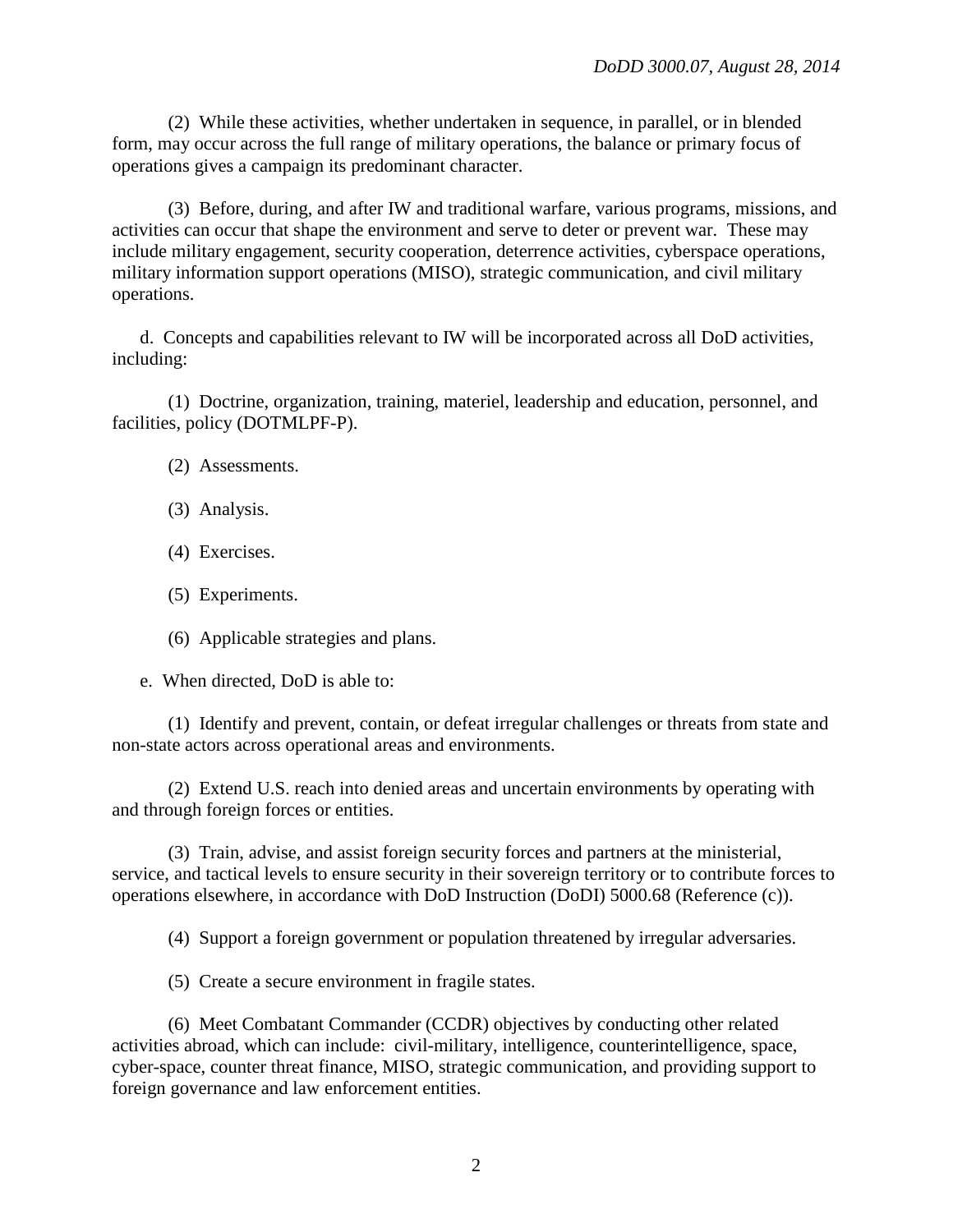f. DoD policy and programs will increase DoD effectiveness in operating with and through foreign security partners.

g. Manpower authorizations, personnel policies, foreign language and cultural capabilities, and organizational structures will provide sufficient capacity and expertise in both the DoD civilian workforce and Military Services to conduct activities in support of IW.

h. Appropriate DoD IW-related activities will be integrated with the efforts of other U.S. Government (USG) agencies, foreign security partners, and selected international organizations by supporting:

(1) Combined policies, plans, and procedures, including collaborative training, education, and exercises that promote interoperability.

(2) Integrated civilian-military teams.

(3) Information strategies and operations to neutralize adversary propaganda and promote U.S. strategic interests.

(4) Efforts to enhance information sharing, as appropriate, to synchronize planning, execution, and transition of IW activities and maintain the shared understanding of the operational environment required to counter irregular challenges or threats.

(5) Integration of collective requirements and capabilities into unified planning efforts to optimize development and employment of capabilities.

(6) Provision of essential governmental services, emergency infrastructure restoration, and humanitarian relief, if directed.

i. Investment strategy guidance addresses capability and capacity for IW-related activities and operations.

4. RESPONSIBILITIES. See Enclosure 2.

5. RELEASABILITY. **Cleared for public release**. This directive is available on the Internet from the DoD Issuances Website at http://www.dtic.mil/whs/directives.

6. EFFECTIVE DATE. This directive:

a. Is effective August 28, 2014.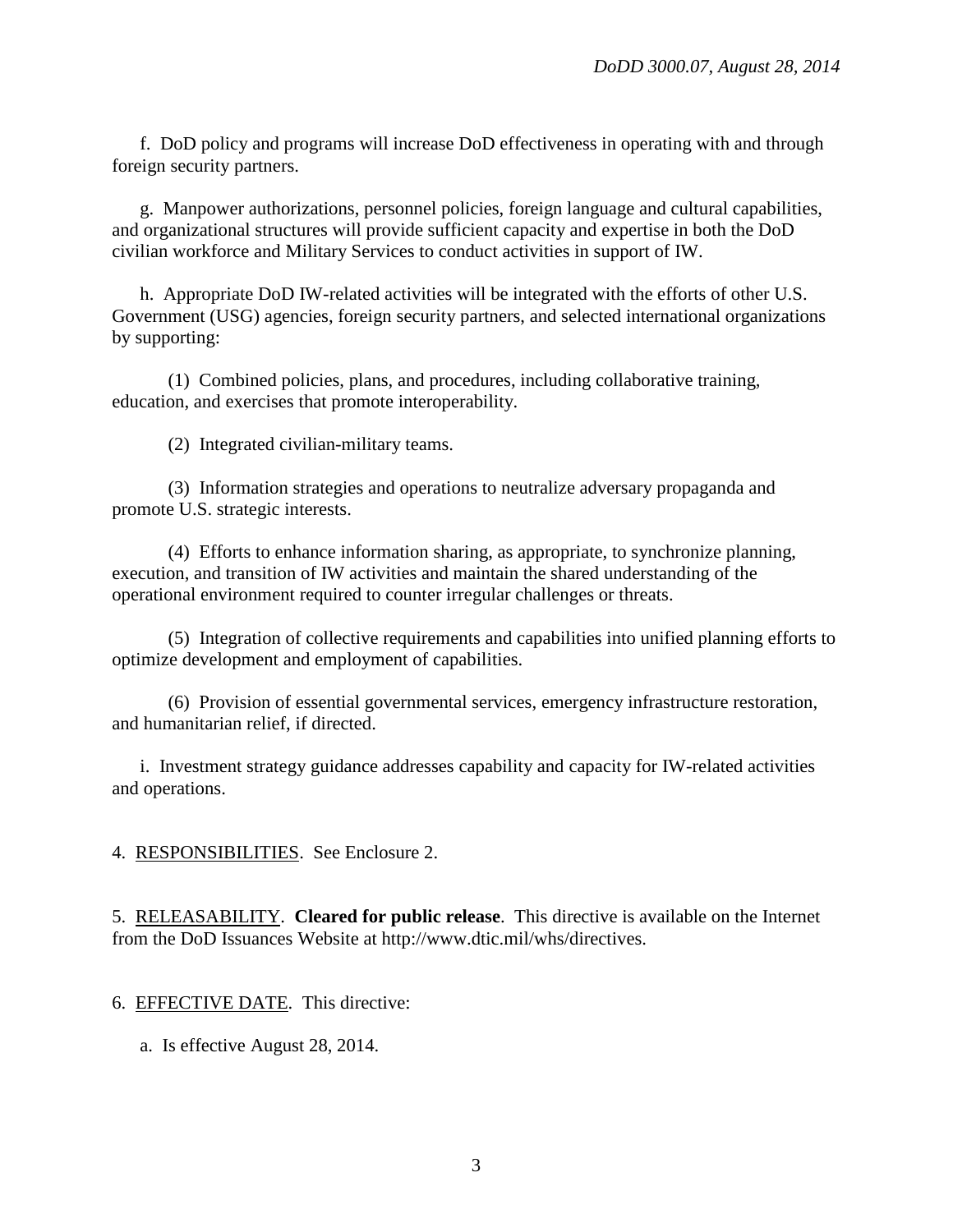b. Will expire effective August 28, 2024 and be removed from the DoD Issuances Website if it hasn't been reissued or cancelled before this date in accordance with DoDI 5025.01 (Reference (d)).

'ork Robert O. Deputy Secretary of Defense

Enclosures

1. References 2. Responsibilities

Glossary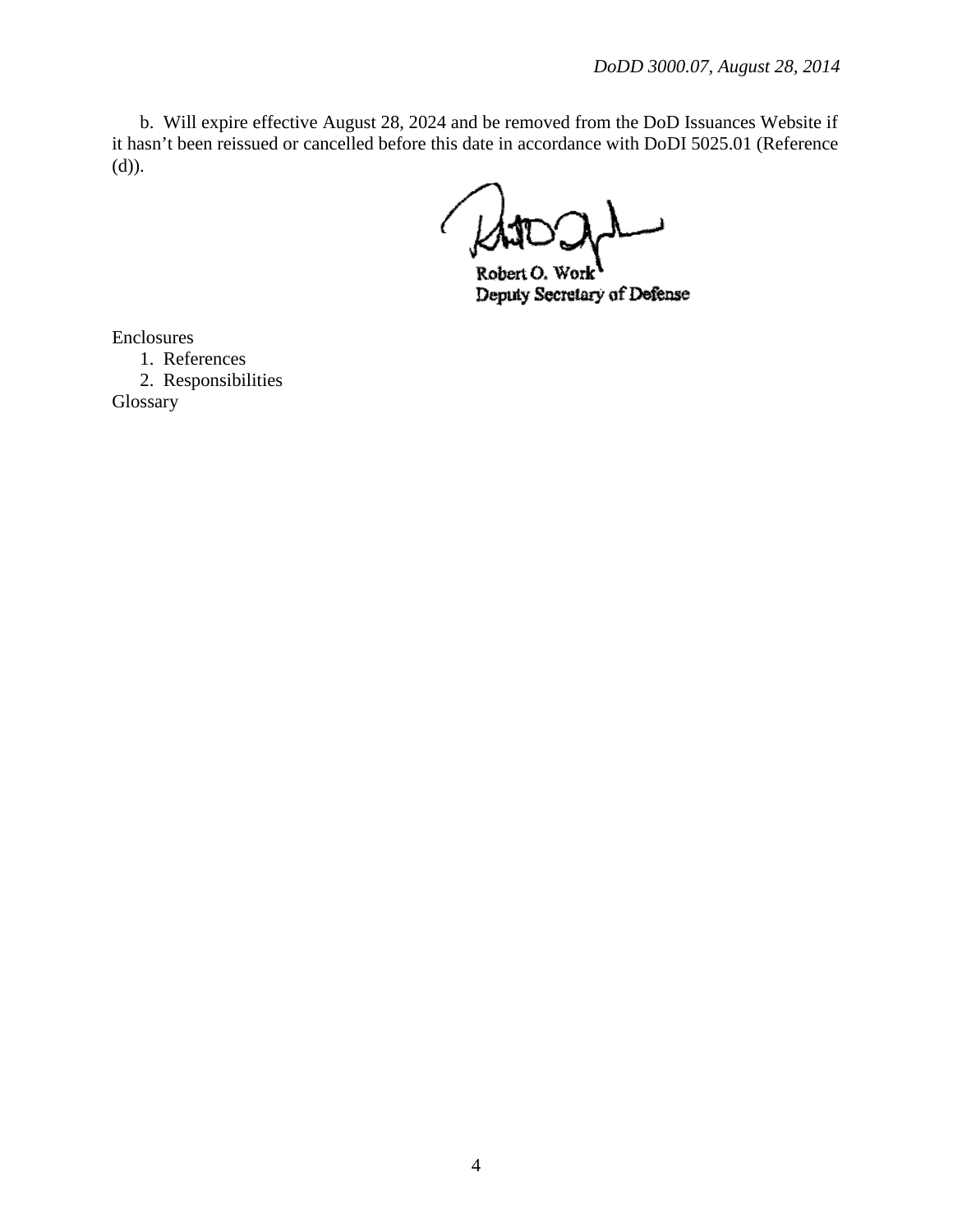# ENCLOSURE 1

## REFERENCES

- (a) DoD Directive 3000.07, "Irregular Warfare (IW)," December 1, 2008 (hereby cancelled)
- (b) DoD Directive 5100.01, "Functions of the Department of Defense and Its Major Components," December 21, 2010
- (c) DoD Instruction 5000.68, "Security Force Assistance (SFA)," October 27, 2010
- (d) DoD Instruction 5025.01, "DoD Issuances Program," June 6, 2014
- (e) DoD Directive 1322.18, "Military Training," January 13, 2009
- (f) DoD Directive 5160.41E, "Defense Language Program (DLP)," October 21, 2005, as amended
- (g) DoD Instruction 5160.70, "Management of DoD Language and Regional Proficiency Capabilities," June 12, 2007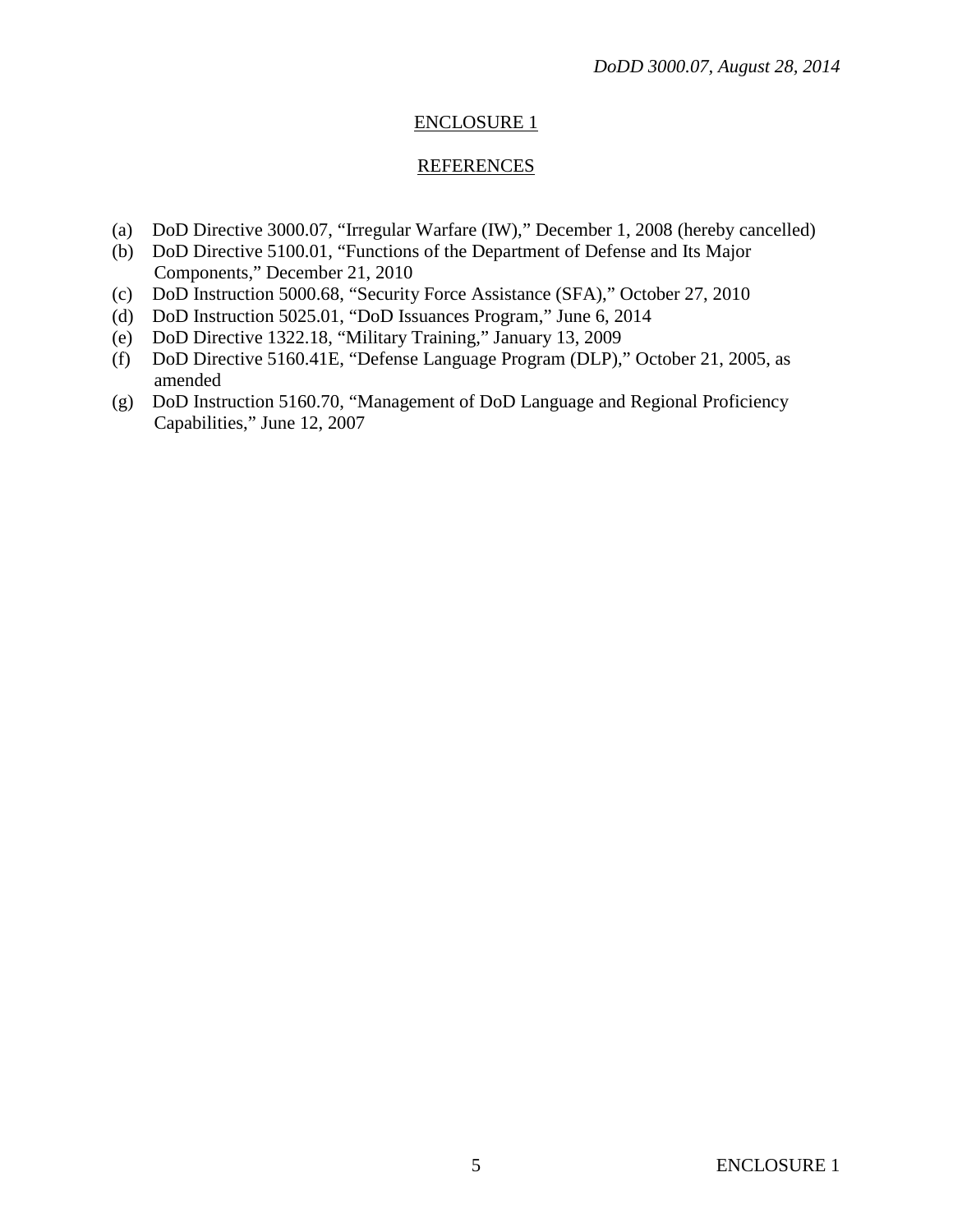## ENCLOSURE 2

#### **RESPONSIBILITIES**

#### 1. USD(P). The USD(P):

a. In conjunction with the CJCS, incorporates IW-relevant concepts into strategic planning documents. Recommends to the Secretary of Defense priorities for policy, concepts, analysis, capabilities, and investment strategies relevant to IW.

b. In coordination with the Under Secretary of Defense for Intelligence (USD(I)), the Under Secretary of Defense for Acquisition, Technology, and Logistics (USD(AT&L)), and the CJCS, incorporates knowledge from social and behavioral science disciplines into the development of DoD strategies, plans, and capabilities.

c. Ensures that broader DoD efforts are synchronized with other USG agencies by advancing the development and implementation of IW strategies across the elements of national power, and oversees DoD contributions to those efforts. In coordination with the CJCS, CCDRs, and interagency partners, develops:

(1) Organizational concepts to employ civilian-military teams, including their command and control relationships, composition, resourcing, and interoperability.

(2) Policies and plans to promote a secure environment overseas, improve interoperability, and build the capability and capacity of partners to address irregular challenges or threats.

(3) Policies, procedures, and capabilities to ensure transition with civilian agencies are addressed during planning and execution.

d. In coordination with the Assistant to the Secretary of Defense for Public Affairs, the CJCS, CCDRs, and interagency partners, advances the development and implementation of information strategies to counter adversary propaganda and advance U.S. strategic interests.

e. In coordination with the CJCS and CCDRs, develops policy guidance and priorities for DoD capabilities and programs tailored to train, advise, and assist foreign security forces and partners at the ministerial, service, and tactical levels to ensure security in their sovereign territory or to contribute forces to operations elsewhere.

## 2. ASSISTANT SECRETARY OF DEFENSE FOR SPECIAL OPERATIONS AND LOW-INTENSITY CONFLICT (ASD(SO/LIC)). Under the authority, direction, and control of the USD(P), the ASD(SO/LIC):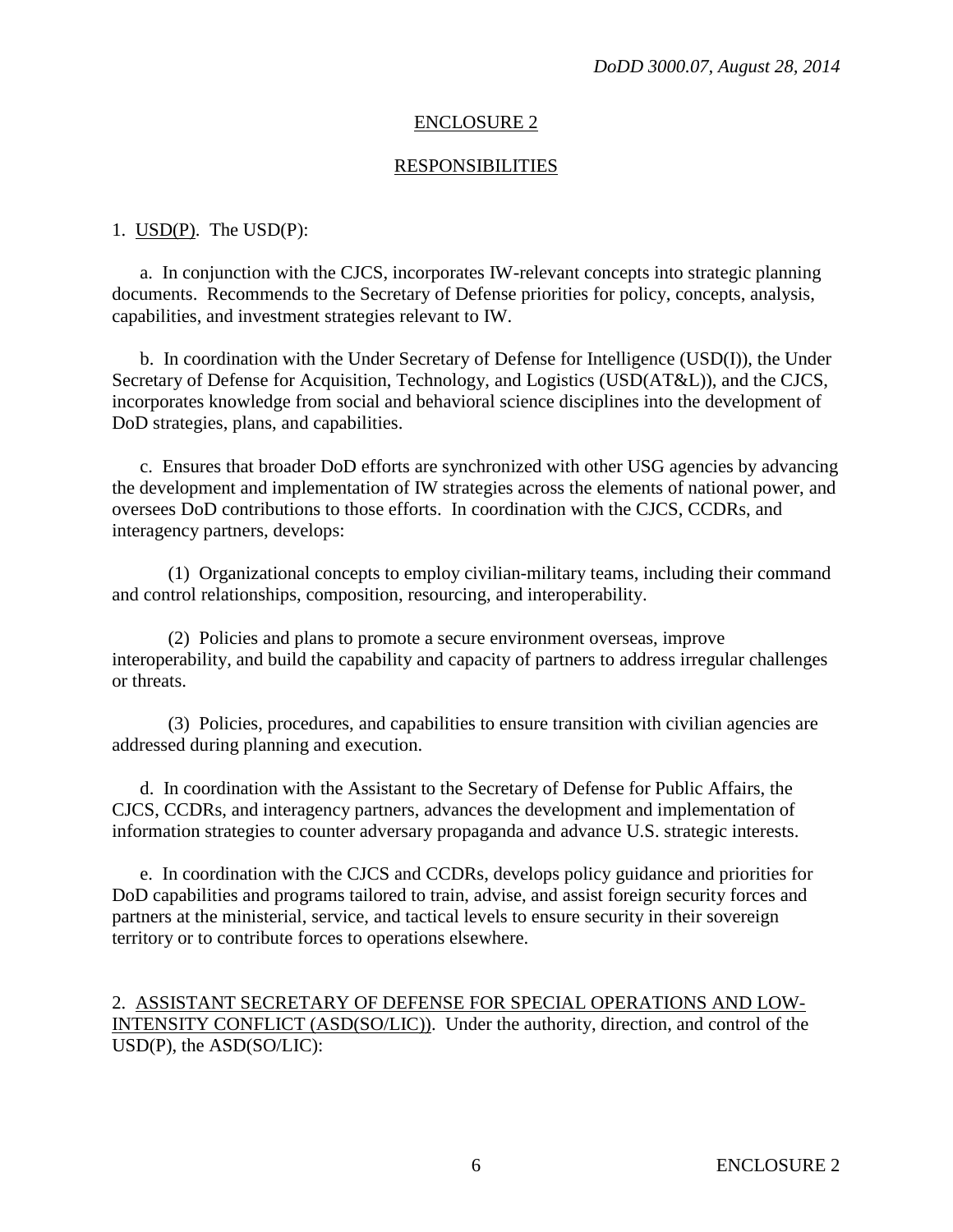a. Serves as the principal civilian advisor to the Secretary of Defense for IW. In conjunction with the CJCS, provides overall policy oversight to ensure that DoD maintains capabilities and capacity to be as effective in IW as in traditional warfare.

b. In coordination with the Director of Cost Assessment and Program Evaluation (DCAPE) and the CJCS, assesses the Military Department IW capability and capacity across the range of IW requirements to identify gaps, risks, and alternatives.

c. In coordination with the CJCS, establishes and chairs an executive steering committee to oversee DoD implementation of this directive.

## 3. USD(I). The USD(I):

a. Maintains standards and guides the development of capabilities and capacity for persistent intelligence, surveillance, and reconnaissance (ISR) and assessment of operational areas and environments that may serve as safe havens for irregular adversaries.

b. Advances intelligence and information partnerships with interagency and international partners, as appropriate, to identify and prevent or defeat irregular challenges or threats across operational areas and environments.

c. In accordance with strategic guidance documents, improves all-source collection and analysis to identify irregular challenges or threats from state and non-state actors. Ensures timely information dissemination from the strategic to the tactical level, recognizing that IW places particular reliance on releasable products to facilitate working with foreign security partners.

d. Manages the development and integration of appropriate analytical intelligence training, models, tools, and data to provide intelligence support to the Military Services for IW.

e. Incorporates into intelligence products information derived from social and behavioral science sources in the public and private sectors.

f. Projects activity patterns on a regional and global scale for analyzing both friendly and adversary human networks through modeling and simulation capabilities.

g. In conjunction with the CCDRs, prioritizes capabilities to identify, locate, track, and target adversary networks, cells, and individuals in order to neutralize their influence and operational capacity.

h. In coordination with the Secretaries of the Military Departments and the Under Secretary for Personnel and Readiness (USD(P&R)), promotes intelligence and counterintelligence career paths that attract and retain the quantity and quality of personnel with IW-relevant skills.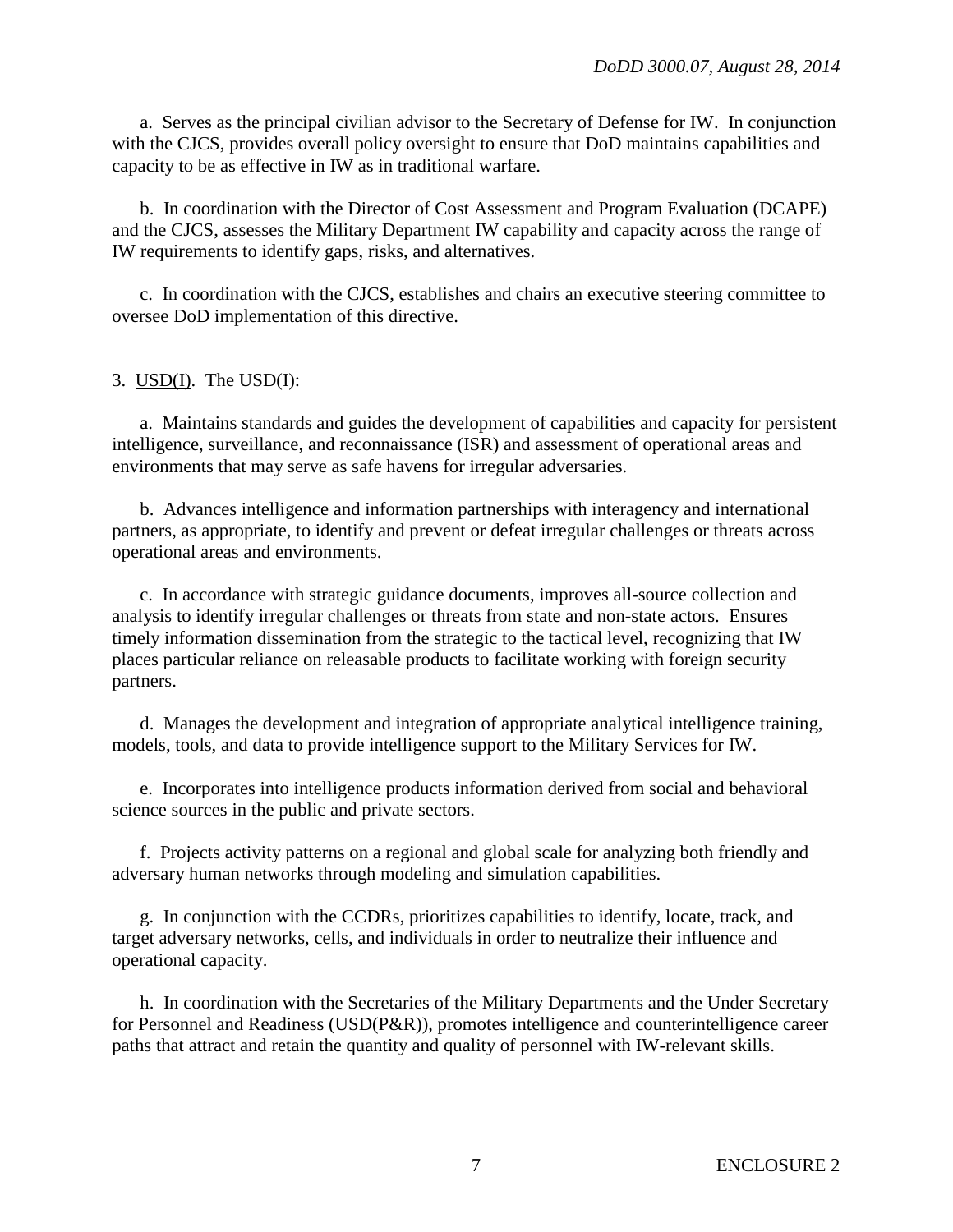i. In coordination with the CJCS, the CCDRs, the USD(P), the Secretaries of the Military Departments, and the DoD Chief Information Officer (DoD CIO), develops policy and capabilities to support information and intelligence sharing with diverse mission partners, to include irregular forces, emerging governments, and non-governmental and international organizations. Develops capabilities to help irregular and traditional warfare mission partners develop appropriate and interoperable traditional ISR capabilities

## 4. USD(P&R). The USD(P&R):

a. Establishes policies and provides oversight to enable DoD-wide training, education, and tracking of military and civilian personnel with skills and experience relevant to IW. Those include foreign language, regional expertise, cultural knowledge and understanding, and experience or expertise in training, advising, and assisting foreign security forces and institutions.

b. Establishes policies for joint and combined training and exercises that meet CCDR IWrelated requirements and promotes interoperability with relevant U.S. departments and agencies and multinational civilian and military organizations in accordance with DoDD 1322.18 (Reference (e)).

c. In coordination with the Secretaries of the Military Departments, recommends incentive programs such as focused recruitment, bonuses, specialty pays, promotion incentives, and quality of life programs to attract and retain personnel with IW-related skills and experience.

d. In coordination with the USD(P), the CJCS, and the Secretaries of the Military Departments, coordinates opportunities for DoD military and civilian personnel to contribute or develop knowledge, skills, and experience relevant to IW by:

(1) Undertaking rotational assignments or exchange tours of duty with USG agencies, foreign security partners, and selected international organizations.

(2) Participating in non-DoD education and training programs.

e. In coordination with the USD(I), the Secretaries of the Military Departments, and the Commander, United States Special Operations Command (CDRUSSOCOM), creates opportunities for DoD personnel to develop foreign language proficiency and cultural knowledge commensurate with the Intelligence Community's assessment of current and emerging threats to national security in accordance with DoDD 5160.41E (Reference (f)).

5. USD(AT&L). In coordination with the Secretaries of the Military Departments, CCDRs, CJCS, USD(I), and USD(P), the USD(AT&L) includes validated IW-related requirements in the acquisition programs of record and rapid acquisition efforts, to include procurement, transition, and sustainment of non-standard materiel capabilities.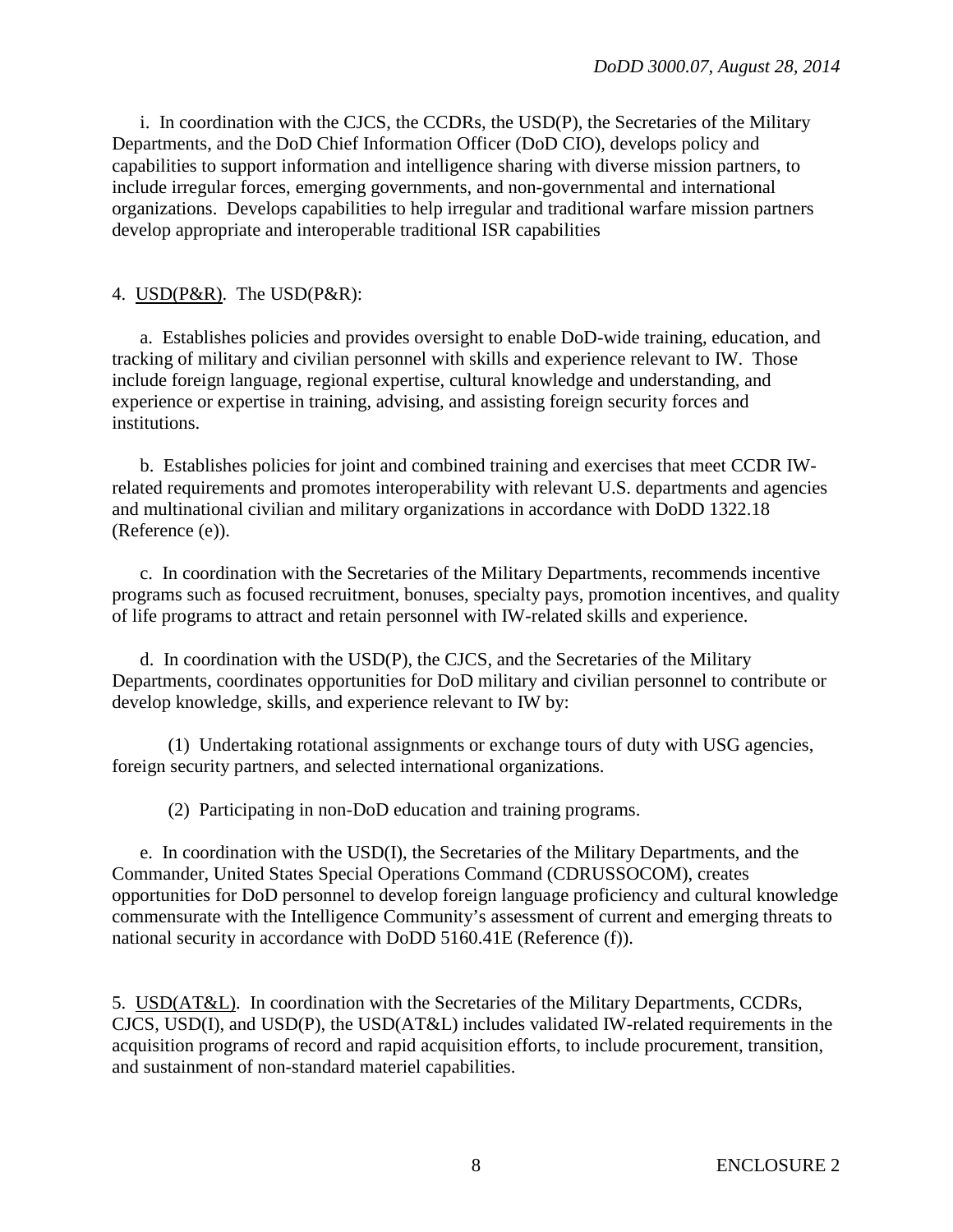6. DoD CIO. In coordination with the CJCS, USD(AT&L), and the CCDRs, the DoD CIO annually sets priorities for enhancing DoD-wide command, control, and communication architectures. These priorities could inform provisions that:

- a. Support IW-related activities.
- b. Facilitate interoperability with interagency, nongovernmental, and foreign partners.

7. DCAPE. The DCAPE analyzes and evaluates IW programs in relation to U.S. defense objectives, projected threats, allied contributions, non-DoD organizations' contributions, estimated costs, and resource constraints.

## 8. SECRETARIES OF THE MILITARY DEPARTMENTS. The Secretaries of the Military Departments:

a. Maintain military capabilities and track the capacity and proficiency of the Military Services to meet CCDR IW-related requirements in accordance with strategic guidance documents. Ensure IW-training of deploying individuals and units is accomplished for operational conditions as established by CCDRs.

b. Maintain scalable organizations capable of meeting CCDR requirements to assess, train, advise, assist, and equip foreign security forces and security institutions (unilaterally or as part of civilian-military teams).

c. When directed and until indigenous, international, or U.S. civilian personnel can do so, maintain the capability to:

(1) Provide civil security.

(2) Restore essential government function.

- (3) Restore essential services.
- (4) Repair key infrastructure necessary to government function and to sustain human life.
- (5) Reform or rebuild indigenous security institutions.

d. Ensure curriculums in individual and unit training programs and Military Department schools prepare personnel for IW. Ensure all Service schools develop appropriate education and training programs and courses, reflecting joint and Military Department IW-relevant concepts, doctrine, and processes.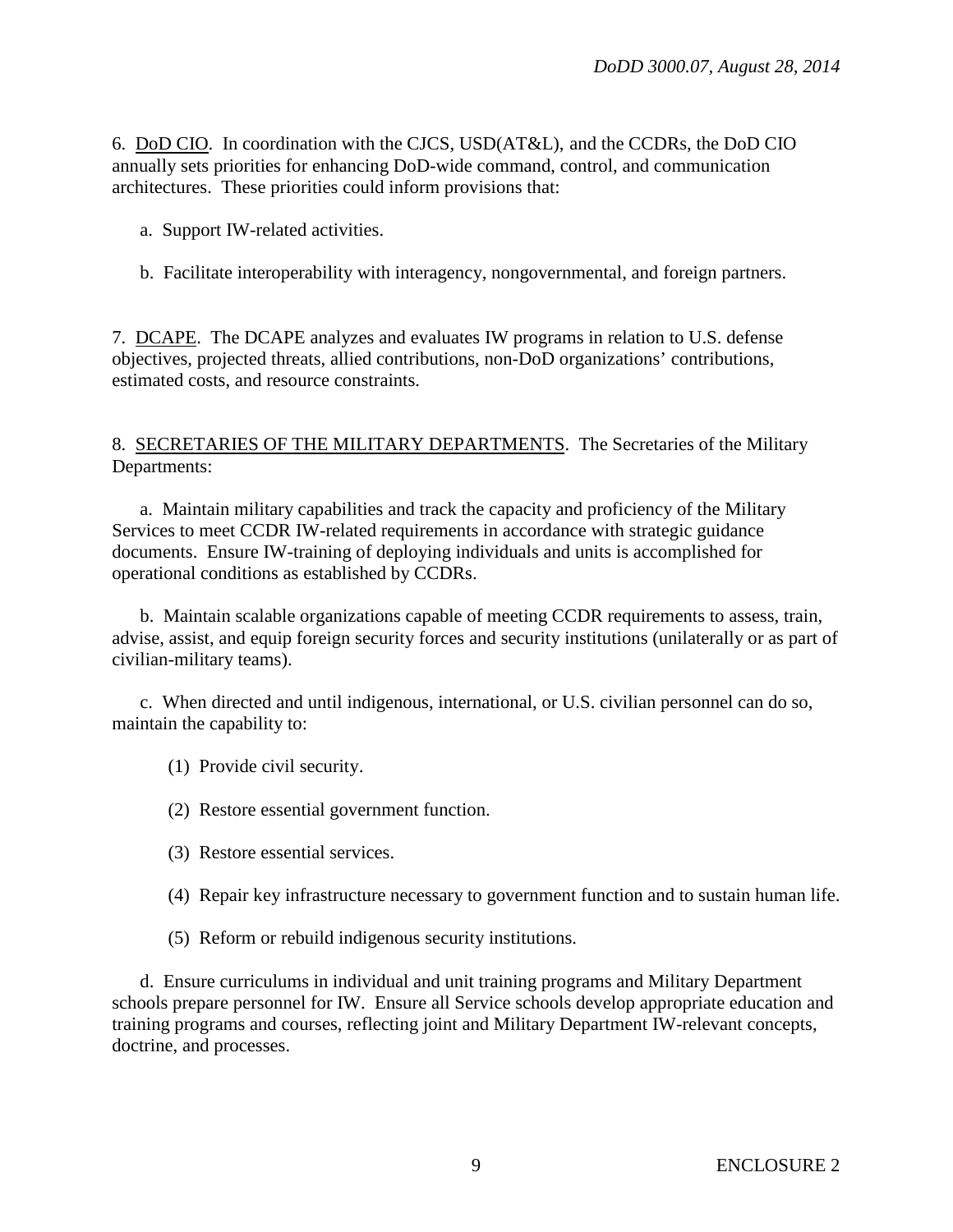e. Establish a representative, through designation at the Department or Service level as appropriate, who is accountable for discharging the responsibilities delineated in this directive. This representative should have the ability to describe service IW capability and the associated manpower and funding.

f. Biennially, help the CJCS assess the capability and capacity of the Military Services to conduct activities necessary to implement CCDR campaign and contingency plans related to IW.

# 9. CJCS. The CJCS:

a. Serves as the principal military advisor to the Secretary of Defense for IW and assists ASD(SO/LIC) oversight of Service training to ensure that the Military Services maintain the capabilities and capacity so that they are equally effective in irregular and traditional warfare.

b. Leads the collaborative development of joint standards for IW-relevant training and readiness for the Military Services.

c. Directs joint education and training, exercises, and concept development to ensure the Military Services are prepared to plan, conduct, and sustain missions involving IW.

d. Identifies and validates IW-related DOTMLPF-P capability gaps and coordinates with appropriate capability developers to mitigate shortfalls.

e. In conjunction with the CCDRs and the Secretaries of the Military Departments:

(1) Maintains universal joint tasks for mission-essential tasks that support IW-related activities and operations.

(2) Facilitates incorporation of proven IW-related concepts and lessons learned into joint doctrine.

f. Biennially, in coordination USD(P), assesses Service capability and capacity to conduct activities necessary to implement CCDR campaign and contingency plans related to IW. Ensure appropriate non-DoD organizations capacity is planned for and incorporated into applicable Annexes to OPLANs. Incorporates the assessment into the annual risk assessment.

g. In coordination with the DoD CIO, USD(AT&L), and USD(I), develops architectures and standards to support interoperability with irregular and traditional warfare mission partners.

10. CCDRs. The CCDRs:

a. Identify IW-related requirements.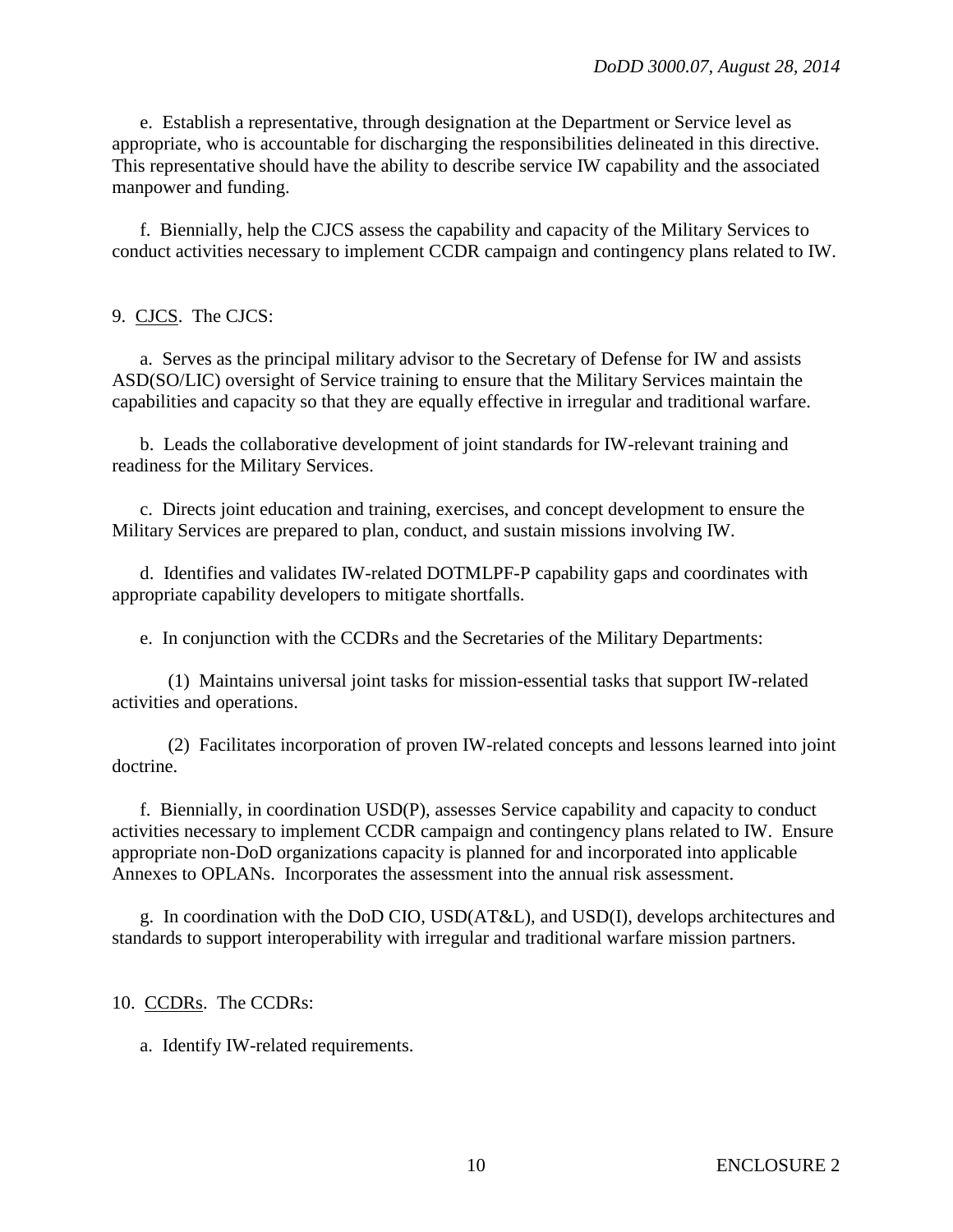b. Incorporate IW-related concepts and lessons learned into military training, exercises, and planning.

c. Advise the ASD(SO/LIC) and CJCS on capacity and capability requirements to implement theater campaign and contingency plans relevant to IW.

d. Recommend DOTMLPF-P changes to the CJCS, CDRUSSOCOM, and the Secretaries of the Military Departments to implement best practices across the Military Services.

e. Help the CJCS:

(1) Collaboratively develop joint standards for relevant IW Service training and readiness.

(2) Collaboratively develop IW-relevant joint doctrine.

(3) Biennially assess Service capability and capacity to conduct activities necessary to implement CCDR campaign and contingency plans related to IW.

(4) Assess the availability and capacity of non-DoD organizations capability to meet CCDR campaign and contingency plans.

f. Identify training requirements for forces deploying into an IW environment. Ensure deployment orders address mission essential IW training requirements.

g. Develop CCMD specific training as required and ensure consistency with joint standards.

h. Identify language, regional expertise, and culture capability requirements in accordance with DoDI 5160.70 (Reference (g)).

11. CDRUSSOCOM. In addition to the responsibilities in section 10 of this enclosure, the CDRUSSOCOM:

a. Assists the CJCS by coordinating the further development of those aspects of special operations forces (SOF) doctrine relevant to IW. Contributes to the integration and interdependence of SOF and conventional forces in relevant IW doctrine with the CJCS and the Secretaries of the Military Departments.

b. Leads the development of SOF IW-relevant training and education standards for individuals and units with the USD(P&R), the CJCS, and the Secretaries of the Military Departments.

c. Maintains and advances SOF capabilities for extending U.S. reach into denied areas and uncertain environments by operating with and through foreign forces or by conducting lowvisibility operations.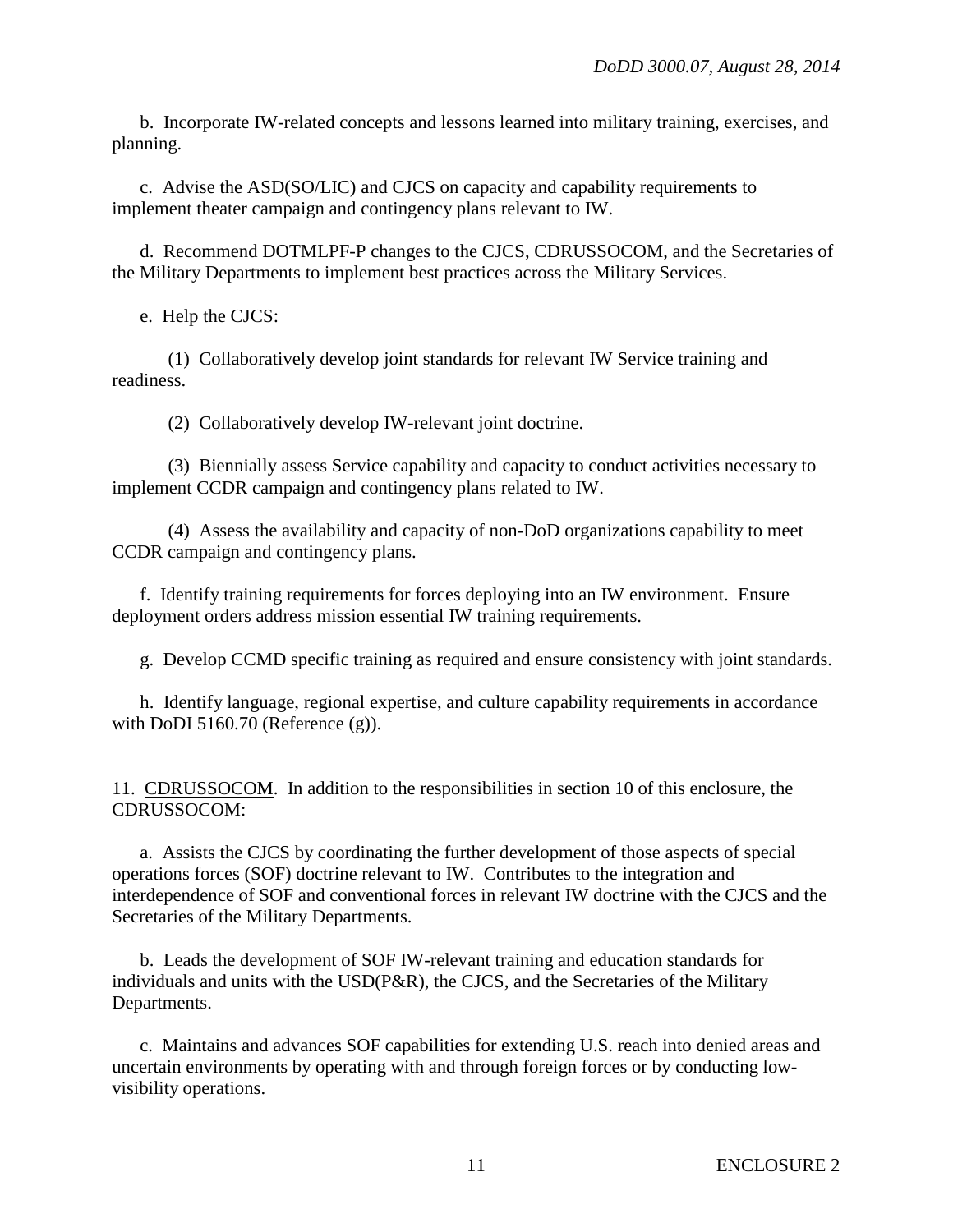d. In coordination with the CCDRs, the Secretaries of the Military Departments, and the CJCS, leads the identification of joint IW-relevant capabilities and recommend priorities for capability development to the Joint Requirements Oversight Council.

#### 12. COMMANDER, UNITED STATES STRATEGIC COMMAND (CDRUSSTRATCOM).

In addition to the responsibilities in section 10 of this enclosure, the CDRUSSTRATCOM advises and assists the CJCS and the USD(I) concerning the development of ISR, space, and cyber capabilities to counter irregular challenges or threats.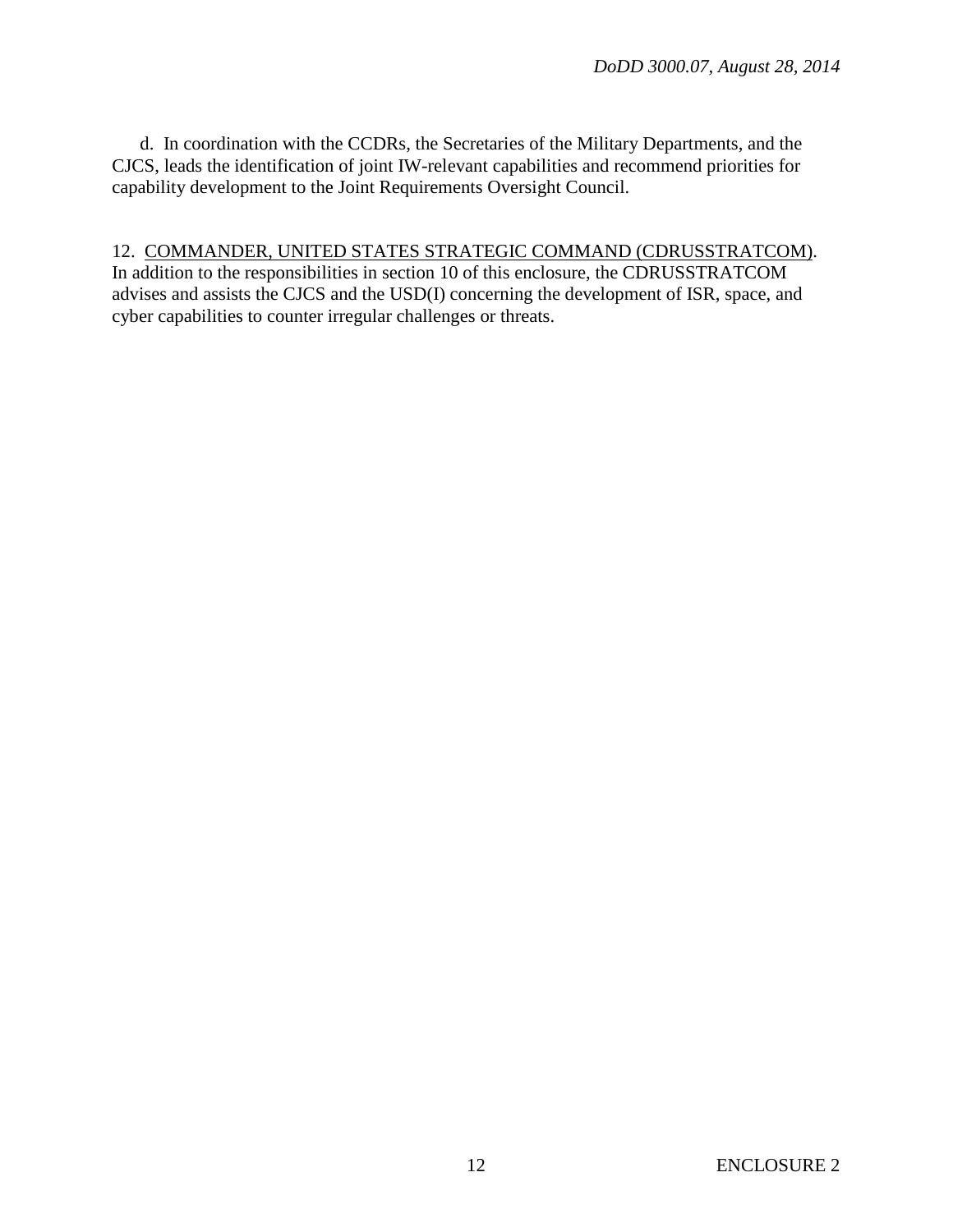## GLOSSARY

## PART I. ABBREVIATIONS AND ACRONYMS

| ASD(SO/LIC)          | Assistant Secretary of Defense for Special Operations and Low-Intensity<br>Conflict                        |
|----------------------|------------------------------------------------------------------------------------------------------------|
| <b>CCDR</b>          | <b>Combatant Commander</b>                                                                                 |
| <b>CJCS</b>          | Chairman of the Joint Chiefs of Staff                                                                      |
| CDRUSSOCOM           | Commander, United States Special Operations Command                                                        |
| <b>CDRUSSTRATCOM</b> | Commander, United States Strategic Command                                                                 |
| <b>DCAPE</b>         | Director of Cost Assessment and Program Evaluation                                                         |
| DoD CIO              | DoD Chief Information Officer                                                                              |
| DoDD                 | DoD Directive                                                                                              |
| DoDI                 | DoD Instruction                                                                                            |
| DOTMLPF-P            | doctrine, organization, training, materiel, leadership and education,<br>personnel, facilities, and policy |
| <b>ISR</b>           | intelligence, surveillance, and reconnaissance                                                             |
| IW                   | irregular warfare                                                                                          |
| <b>MISO</b>          | military information support operations                                                                    |
| <b>SOF</b>           | special operations forces                                                                                  |
| USD(AT&L)            | Under Secretary of Defense for Acquisition, Technology, and Logistics                                      |
| USD(I)               | Under Secretary of Defense for Intelligence                                                                |
| USD(P)               | Under Secretary of Defense for Policy                                                                      |
| USD(P&R)             | Under Secretary of Defense for Personnel and Readiness                                                     |
| <b>USG</b>           | U.S. Government                                                                                            |

## PART II. DEFINITIONS

These terms and their definitions are for the purposes of this directive.

civilian-military teams. Temporary organizations of civilian and military personnel specifically task-organized to provide an optimal mix of capabilities and expertise to accomplish specific operational and planning tasks, or to achieve objectives at the strategic, operational, or tactical levels. Civilian-military teams may conduct both overt and clandestine operations.

counterinsurgency. Comprehensive civilian and military efforts designed to simultaneously defeat and contain insurgency and address its root causes.